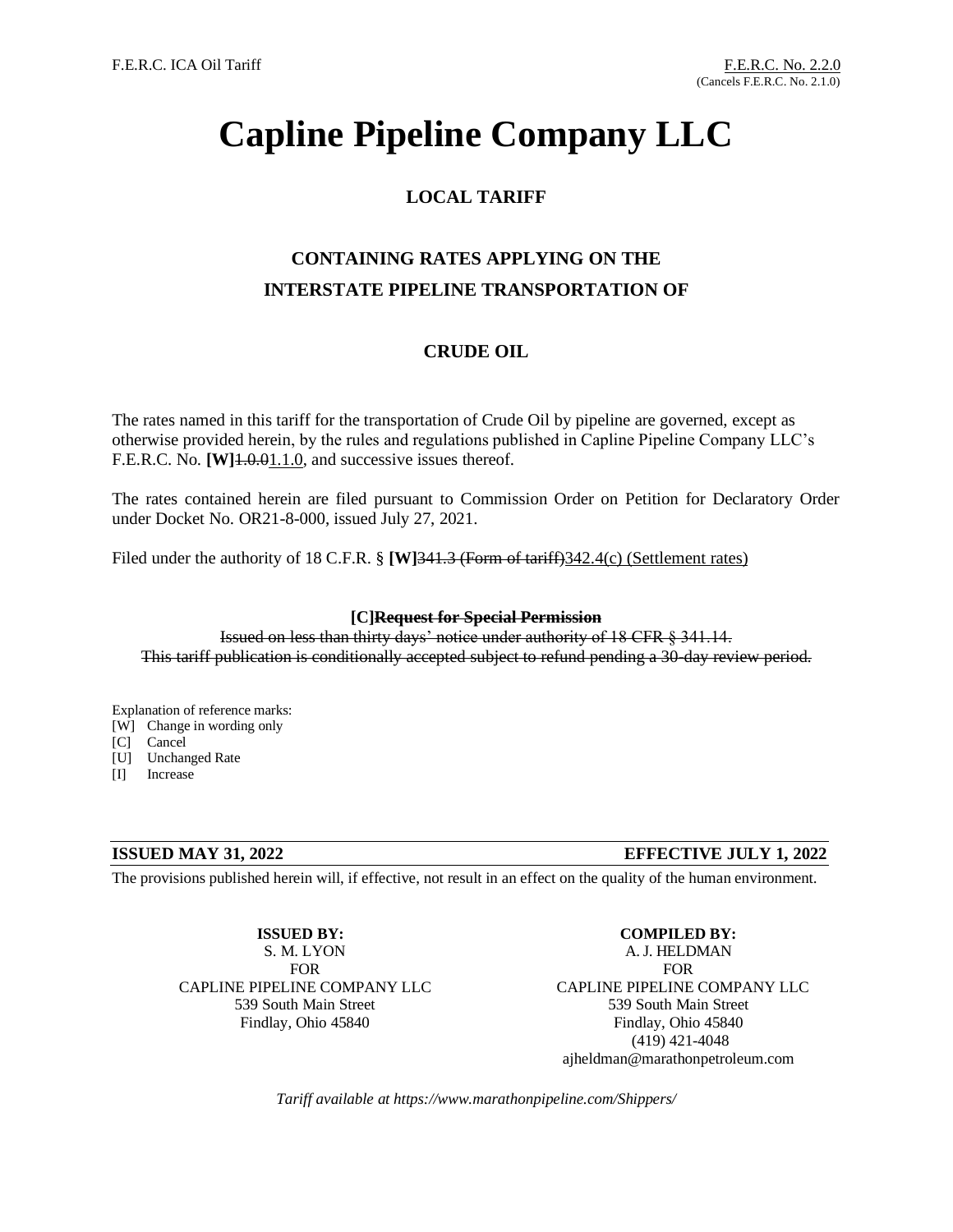| From                                                         | To         | <b>Uncommitted</b><br><b>Shipper</b><br>Rate<br>[Note 1] | <b>Temporary</b><br><b>Heavy Crude</b><br><b>Oil Volume</b><br><b>Incentive Rate</b><br>[Note $2$ ] |            |                                      | <b>Committed Shipper Rates*</b> |              |              |  |
|--------------------------------------------------------------|------------|----------------------------------------------------------|-----------------------------------------------------------------------------------------------------|------------|--------------------------------------|---------------------------------|--------------|--------------|--|
| Patoka,[W]<br><b>IL</b> Marion<br>County,<br><b>Illinois</b> |            |                                                          | $[U]$ \$1.95                                                                                        |            | <b>TSA Monthly Volume Commitment</b> |                                 |              |              |  |
|                                                              | St. James, | $[U]$ \$3.75                                             |                                                                                                     |            |                                      | 25,000-                         | $50,000-$    |              |  |
|                                                              | [W]LA      |                                                          |                                                                                                     | <b>TSA</b> | $<$ 25,000                           | 49,999                          | 99,999       | >100,000     |  |
|                                                              | St. James  |                                                          |                                                                                                     | Term       | <b>BPD</b>                           | <b>BPD</b>                      | <b>BPD</b>   | <b>BPD</b>   |  |
|                                                              | Parish,    |                                                          |                                                                                                     | 5 Years    | $[I]$ \$2.72                         | $[I]$ \$2.55                    | $[I]$ \$2.45 | $[I]$ \$2.23 |  |
|                                                              | Louisiana  |                                                          |                                                                                                     | 7 Years    | $[I]$ \$2.55                         | $[I]$ \$2.39                    | $[I]$ \$2.23 | $[I]$ \$2.07 |  |
|                                                              |            |                                                          |                                                                                                     | 10 Years   | $[I]$ \$2.39                         | $[I]$ \$2.23                    | $[I]$ \$2.12 | $[I]$ \$1.90 |  |

## **TABLE OF RATES**

### **ALL RATES ARE LISTED IN DOLLARS PER BARREL OF 42 U.S. GALLONS**

\* Committed Shipper Rates are only available to Shippers who executed a Transportation Service Agreement with Carrier in response to the January 2019 Binding Open Season to commit to transporting, or paying a deficiency fee in lieu thereof, a certain specified volume of Crude Oil.

## **NOTES**

**Note 1:** The Uncommitted Shipper Rate shall apply in an Operating Month to the following movements: (i) all shipments by Uncommitted Shippers, and (ii) all shipments of Non-Qualifying Incremental Barrels (as such term is defined in the TSA) by Committed Shippers. Shipments of Qualifying Incremental Barrels by Committed Shippers (as such term is defined in the TSA) shall be charged the Committed Rate.

**Note 2:** A Temporary Heavy Crude Oil Volume Incentive Rate ("HVIR") is available to any Shipper that ships more than 50,000 Barrels Per Day ("BPD") of Heavy Crude Oil per month. Only the Heavy Crude Oil Barrels over 50,000 BPD will be eligible for the HVIR. Additionally, for Committed Shippers, only Non-Qualifying Incremental Barrels will be eligible for the HVIR. A Shipper who elects to use the HVIR will not earn Shipment History for any Heavy Crude Oil Barrel moved at the HVIR. A Shipper may elect to waive the HVIR for eligible Heavy Crude Oil Barrels and pay the Uncommitted Shipper Rate.

## **EXCEPTIONS AND ADDITIONS**

**An addition to the rules and regulations published in Carrier's F.E.R.C. No. 1.1.0, and successive issues thereof:** Item No. 5, Definitions, "Shipment History" – In addition to the meaning set forth for "Shipment History", the following shall also apply: Barrels shipped under the Heavy Crude Oil Volume Incentive Rate ("HVIR"), as outlined in Carrier's rates tariff on file with the F.E.R.C., shall be excluded from the Shipment History of a Regular Shipper or a Committed Shipper and shall have no applicability to the allocation procedures set forth in Item No. 50.

## **VISCOSITY FEE**

In addition to the Transportation rates listed above, a Viscosity Fee shall be assessed on each Barrel having a viscosity greater than or equal to 55 Saybolt Universal Seconds (SUS) at sixty degrees Fahrenheit (60°F). The Viscosity Fee shall be calculated by multiplying the Transportation rate applicable to the Barrel times the corresponding percentage outlined in the table below, based on the viscosity of the Barrel of Crude Oil, which shall be determined based on the Crude Oil type elected by Shipper in its Nomination and which has been verified by Carrier:

| <b>Viscosity Range</b><br>$SUS$ at $60^{\circ}F$ | <b>Viscosity Fee</b><br>(percentage of rate) |
|--------------------------------------------------|----------------------------------------------|
| 55.00-349.99                                     | 8%                                           |
| 350.00-999.99                                    | 22%                                          |
| 1000.00-1621.00                                  | 27%                                          |